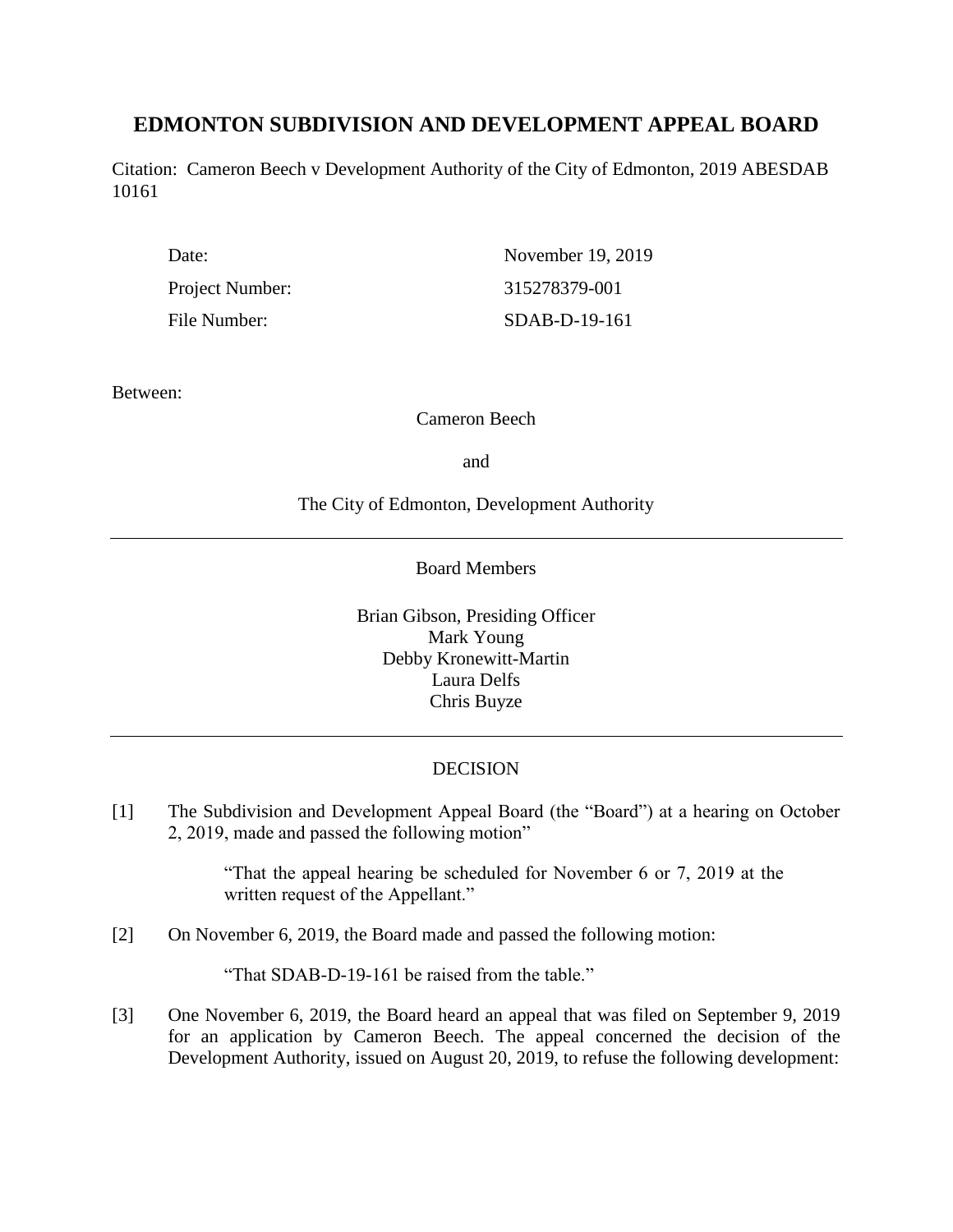### **Construct exterior alterations (new front access, Driveway and parking space, 4.57 metres by 17.37 metres).**

- [4] The subject property is Plan 4847KS Blk 36 Lot 23, located at 16046 93 Avenue NW, within the (RF1) Single Detached Residential Zone. The Mature Neighbourhood Overlay applies to the subject property.
- [5] The following documents were received prior to the hearing and form part of the record:
	- A copy of the refused Development Permit and the proposed plans;
	- The Development Officer's written submission; and
	- An email in support of the proposed development from an adjacent property.

## **Preliminary Matters**

- [6] At the outset of the appeal hearing, the Presiding Officer confirmed with the parties in attendance that there was no opposition to the composition of the panel.
- [7] The Presiding Officer outlined how the hearing would be conducted, including the order of appearance of parties, and no opposition was noted.
- [8] The appeal was filed on time, in accordance with section 686 of the *Municipal Government Act*, RSA 2000, c M-26.

### **Summary of Hearing**

- *i) Position of the Appellant, C. Beech*
- [9] Mr. Beech spoke to his neighbours who indicated they have no concerns with the proposed front driveway and parking space.
- [10] There are several driveways in the neighbourhood that are similar or the same as the proposed front driveway and parking space.
- [11] He has been parking in the front of the property and was not aware that a permit did not exist.
- [12] He would like to park his recreational vehicle in the front of the subject site.
- [13] He is willing to pave the parking area in the front yard so it is aesthetically pleasing for the neighbourhood.
- [14] In his opinion, the proposed front access and driveway will not negatively impact the neighbouring property owners.
- [15] Mr. Beech provided the following information in response to questions by the Board:
	- a. He confirmed that the proposed driveway area was being used for parking.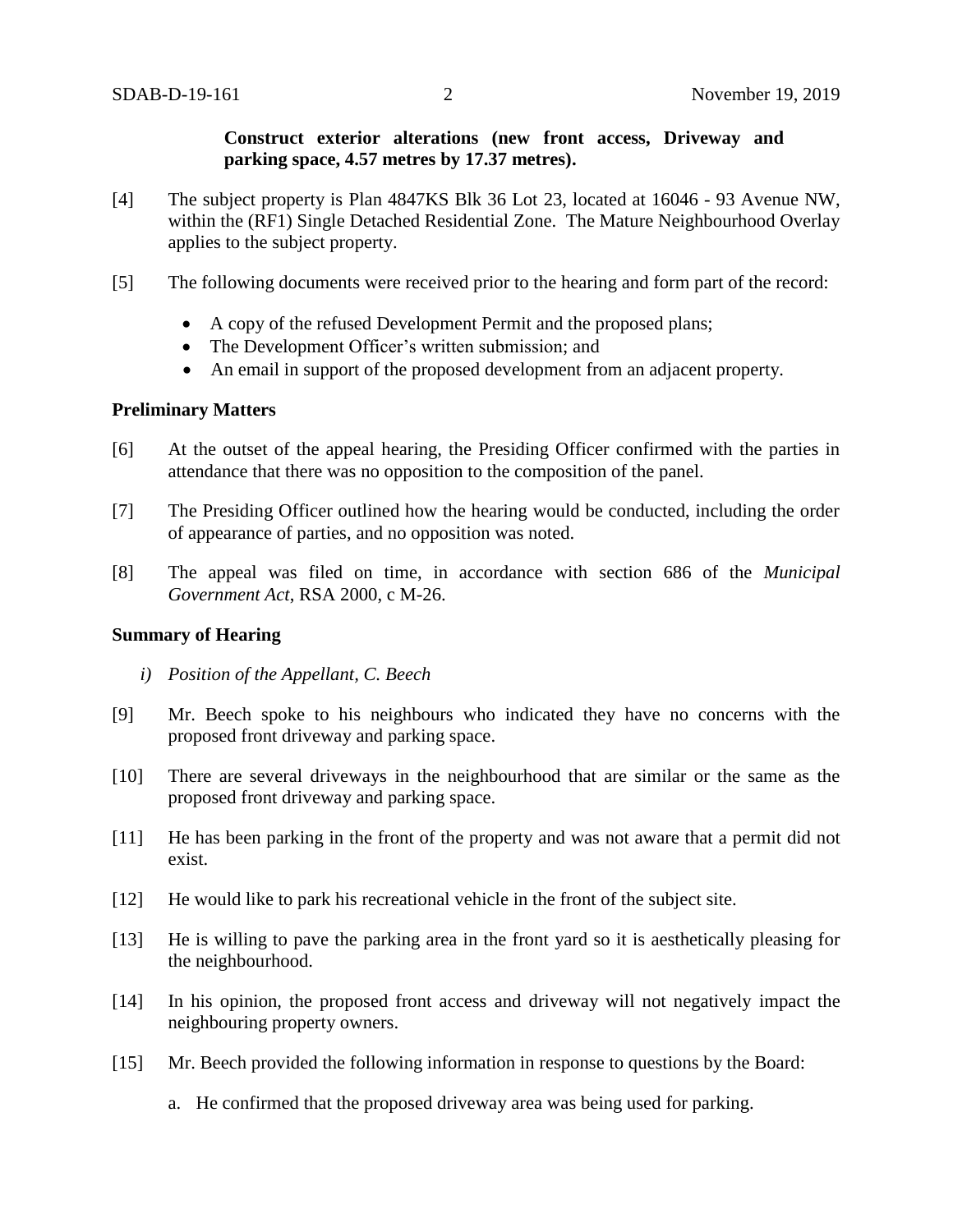- b. The existing parking area in the front yard is finished gravel.
- c. He would like to use the parking area for his recreational vehicle year-round.
- d. He spoke to the neighbouring property owners who are in support of the proposed driveway but he does not have anything in writing from them.
- e. There is a rear double detached garage with a parking pad at the rear of the subject site that is used to park his truck. There is no space to park the recreational vehicle in this location.
- f. The parking area in the front yard was in existence when he purchased the property in 2014.
- g. He is aware of one property in the neighbourhood that has a second driveway that leads to a garage.
- h. There will be no issue with vehicles backing onto 162 Street as it is not a busy roadway.
- i. He confirmed that he was unaware that he could not park in this area.
- *ii) Position of the Development Officer, K. Payne*
- [16] The Development Authority did not appear at the hearing and the Board relied on Mr. Payne's written submission.

#### **Decision**

[17] The appeal is **DENIED** and the decision of the Development Authority is **CONFIRMED**. The development is **REFUSED**.

#### **Reasons for Decision**

- [18] The proposed development, to construct exterior alterations (new front access, Driveway and parking space, 4.5 metres by 17.37 metres), is Accessory to a Permitted Use in the (RF1) Single Detached Residential Zone.
- [19] Section 814.3(17) of the *Edmonton Zoning Bylaw* states "Where the Site Abuts a Lane, vehicular access shall be from the Lane and no existing vehicular access from a public roadway other than a Lane shall be permitted to continue."
- [20] Section 54.2.2(e)(i) of the *Edmonton Zoning Bylaw* states that "parking spaces shall not be located within a Front Yard in a Residential Zone."
- [21] The Appellant indicated that there is a double detached Garage with a parking pad that can be accessed from the rear Lane.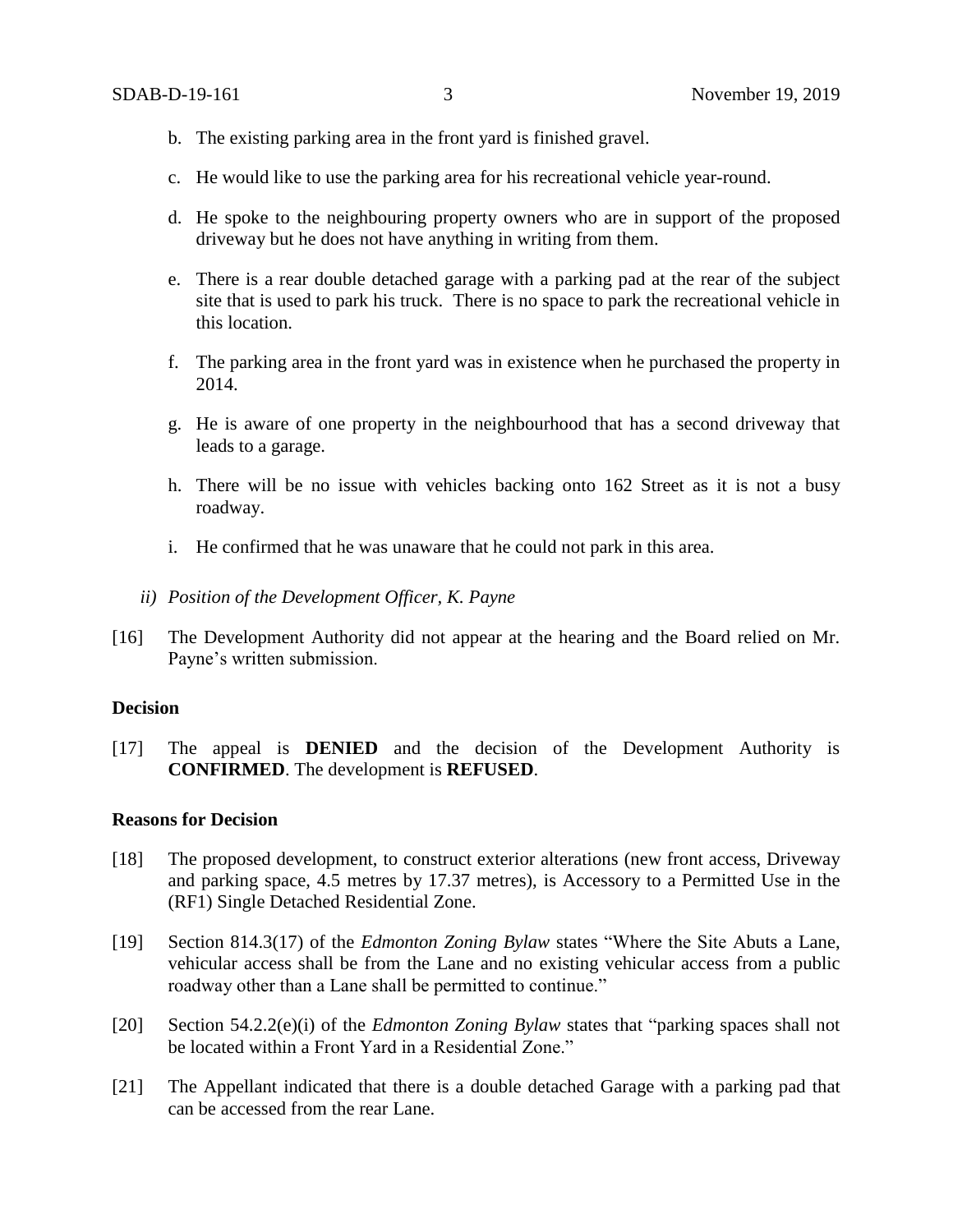- [22] The Appellant indicated that the proposed Driveway and parking area in the Front Yard would accommodate his recreational vehicle to be parked at the subject Site year-round.
- [23] Based on the photographic evidence, the Driveways in the neighbourhood that exit onto 162 Street lead to rear detached Garages and are considered existing non-conforming developments. The proposed development would require the construction of a new concrete Driveway where there was no Driveway previously that would end at a parking pad in the Front Yard.
- [24] Section 814.1 states that the General Purpose of the Mature Neighbourhood Overlay is:

…to regulate residential development in Edmonton's mature residential neighbourhoods, while responding to the context of surrounding development, maintaining the pedestrian-oriented design of the streetscape, and to provide an opportunity for consultation by gathering input from affected parties on the impact of a proposed variance to the Overlay regulations.

- [25] The Board notes that although the Appellant indicated he received verbal support for the proposed development from neighbours, including one email in support, the Board agrees with the Development Officer that the proposed Front Yard Driveway and parking pad reduces the curb appeal of the property and does not fit into the context of any of the surrounding houses in this mature neighbourhood.
- [26] The Board was presented with no planning reasons to justify the addition of a Driveway and parking pad to the Front Yard of the subject Site.
- [27] Given the above reasons, the Board finds that the proposed development will unduly interfere with the amenities of the neighbourhood and materially interfere with or affect the use, enjoyment or value of neighbouring parcels of land.

RS 6

Brian Gibson, Presiding Officer Subdivision and Development Appeal Board

CC: City of Edmonton, Development & Zoning Services, Attn: K. Payne / A. Wen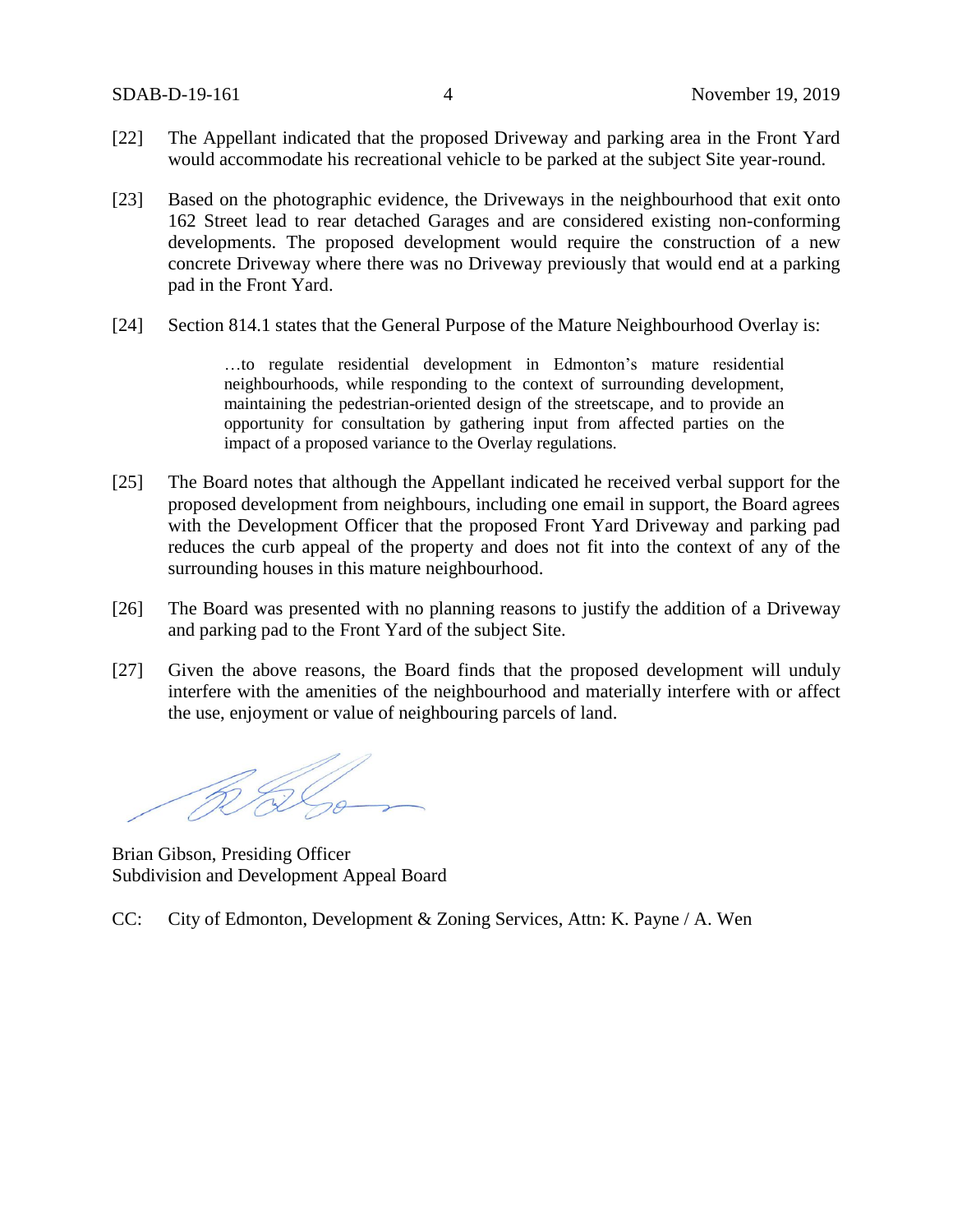# **Important Information for the Applicant/Appellant**

- 1. This decision may be appealed to the Alberta Court of Appeal on a question of law or jurisdiction under section 688 of the *Municipal Government Act*, RSA 2000, c M-26.
- 2. When a decision on a Development Permit application has been rendered by the Subdivision and Development Appeal Board, the enforcement of that decision is carried out by Development & Zoning Services, located on the 2nd Floor, Edmonton Tower, 10111 – 104 Avenue NW, Edmonton, AB T5J 0J4.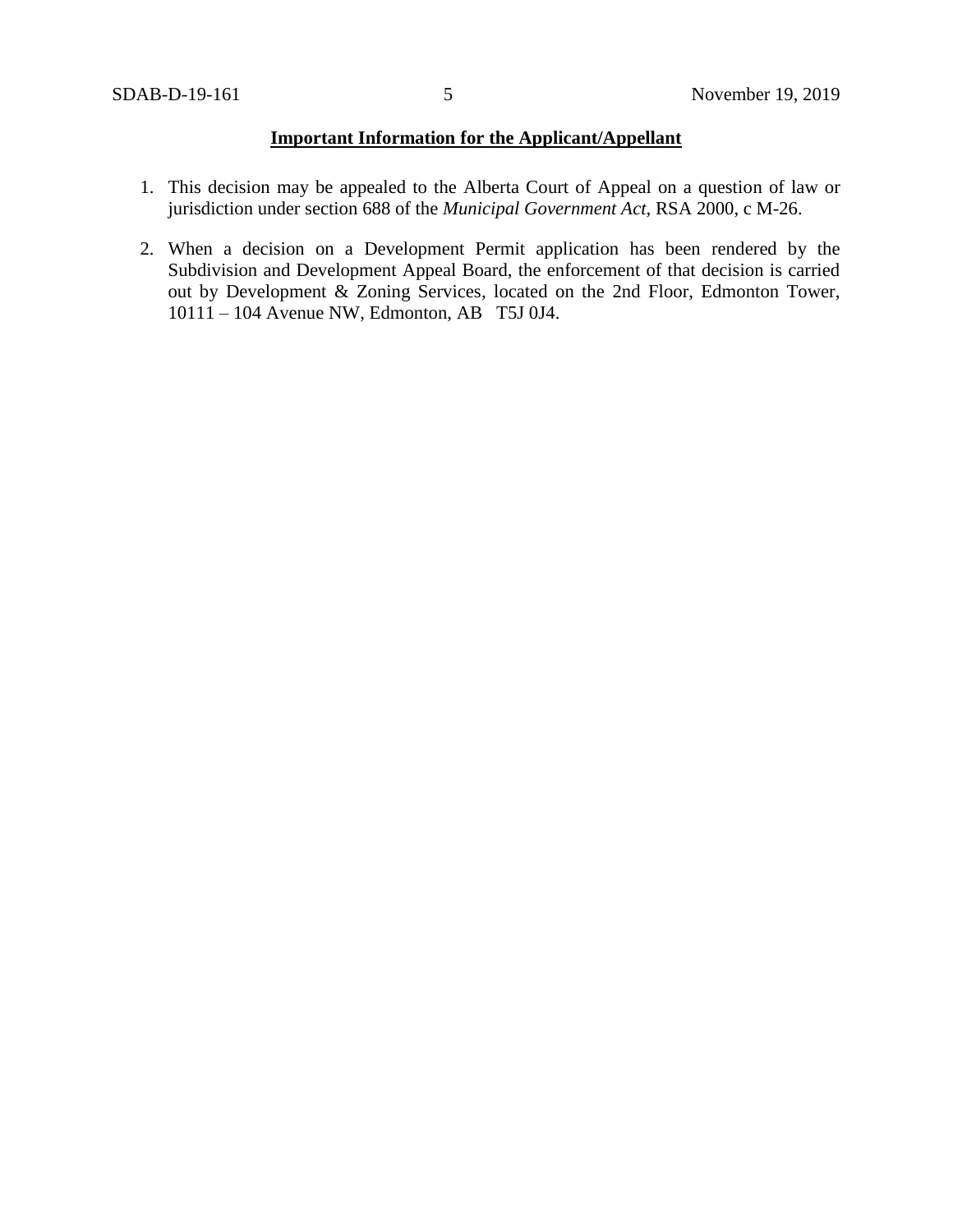# **EDMONTON SUBDIVISION AND DEVELOPMENT APPEAL BOARD**

# **SDAB-D-19-193**

# **Application No. 325661133-002**

An appeal to change the use from a General Retail Store to a Liquor Store, limited to 275m2 (Proposed Floor Area 165m2) was TABLED TO DECEMBER 10 or 11, 2019.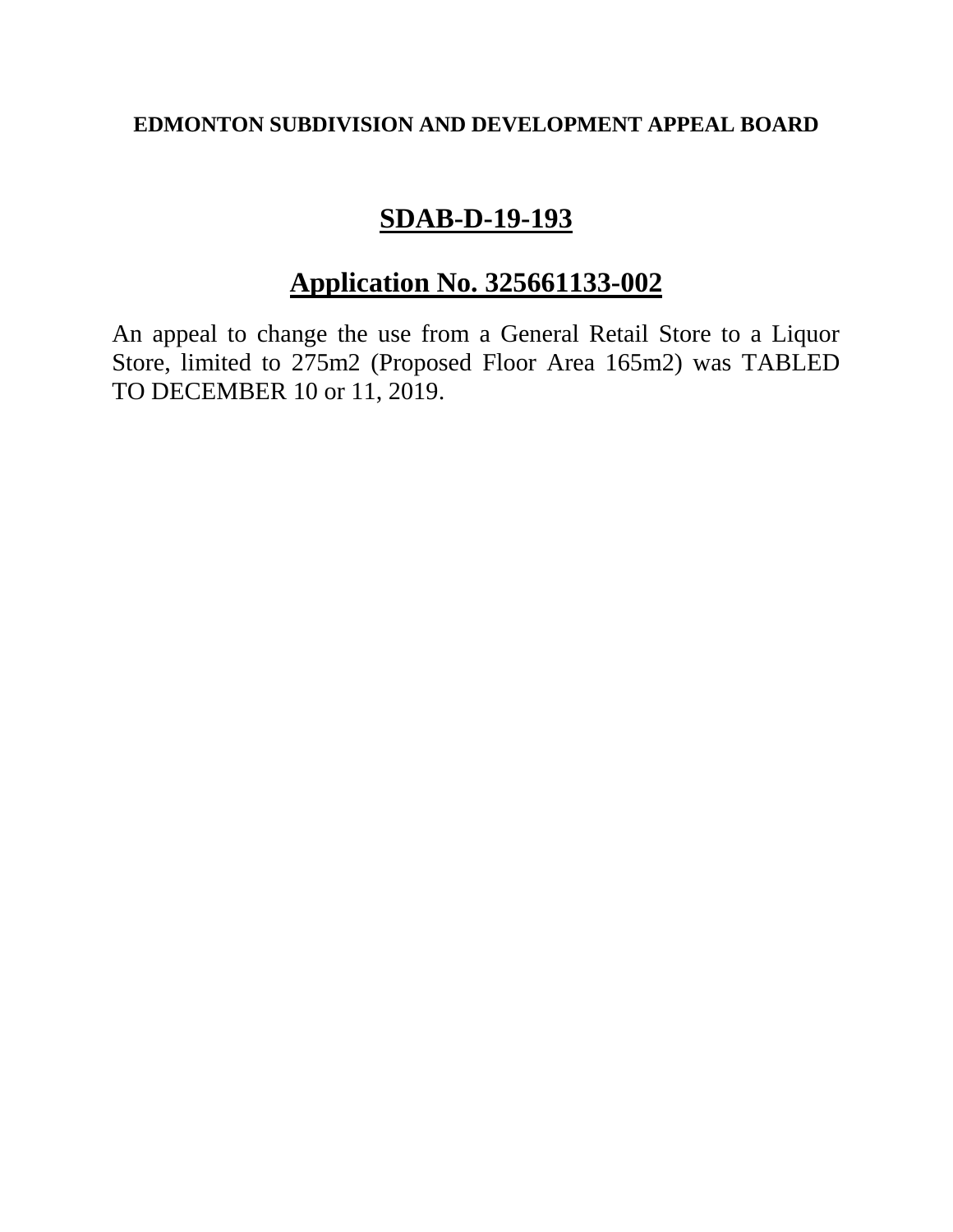# **EDMONTON SUBDIVISION AND DEVELOPMENT APPEAL BOARD**

Citation: Planworks Architecture v Development Authority of the City of Edmonton, 2019 ABESDAB 10194

| Date:                  | November 19, 2019 |
|------------------------|-------------------|
| <b>Project Number:</b> | 341344192-001     |
| File Number:           | $SDAB-D-19-194$   |

Between:

### Planworks Architecture

and

The City of Edmonton, Development Authority

Board Members

Brian Gibson, Presiding Officer Mark Young Debby Kronewitt-Martin Laura Delfs Chris Buyze

## **DECISION**

[1] On November 6, 2019, the Subdivision and Development Appeal Board (the "Board") heard an appeal that was filed on October 15, 2019 for an application by Planworks Architecture. The appeal concerned the decision of the Development Authority, issued on October 9, 2019, to refuse the following development:

# **To change the Use from a General Retail store use to a Cannabis Retail Sales use and to construct interior alterations.**

- [2] The subject property is on Plan 8267ET Blk Z Lot 4, located at 12986 50 Street NW, within the (CB2) General Business Zone. The Kennedale Industrial Area Structure Plan applies to the subject property.
- [3] The following documents were received prior to the hearing and form part of the record: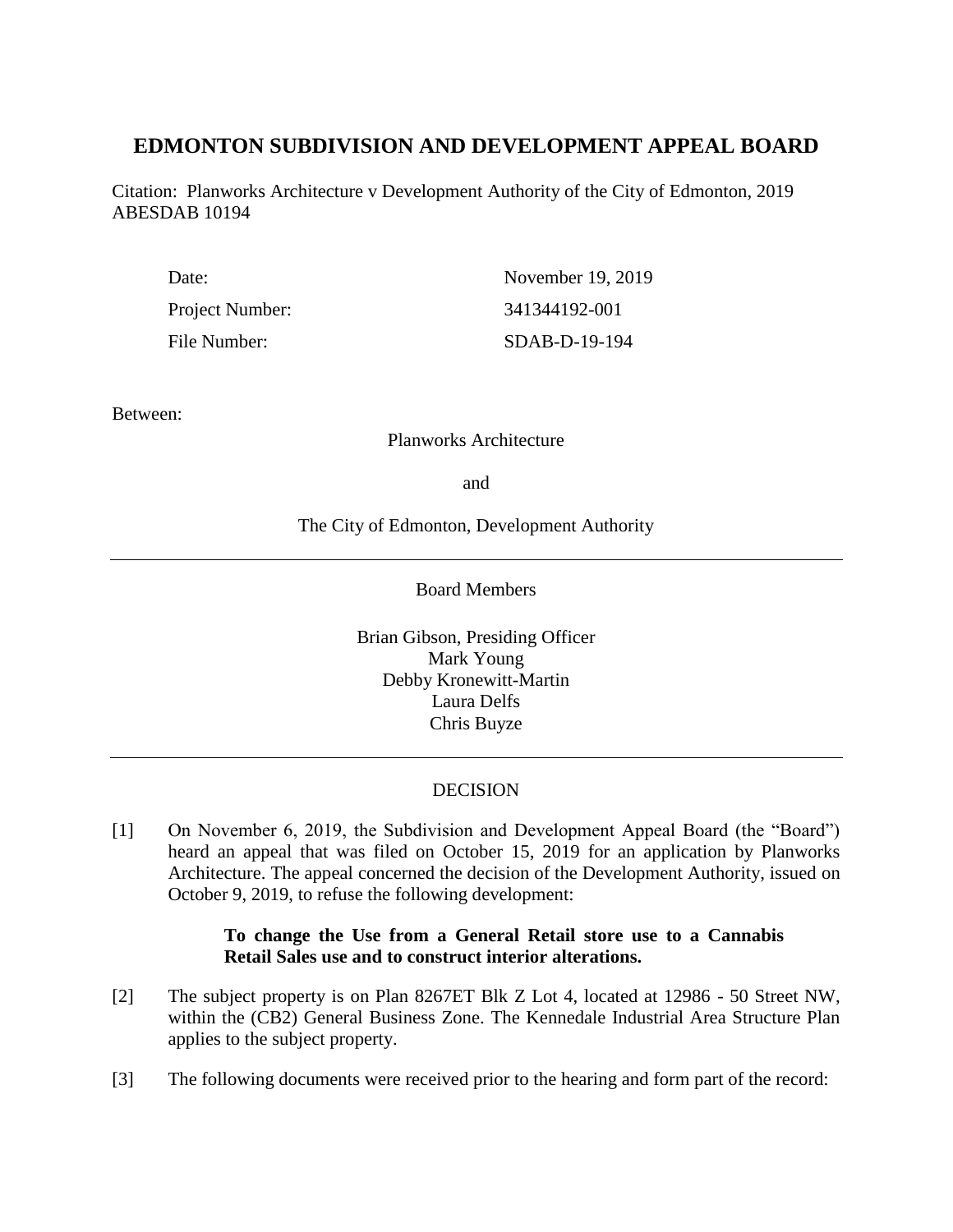- Copy of the Development Permit application with attachments, proposed plans, and the refused Development Permit;
- The Development Officer's written submission; and
- The Appellant's written submission.

### **Preliminary Matters**

- [4] At the outset of the appeal hearing, the Presiding Officer confirmed with the parties in attendance that there was no opposition to the composition of the panel.
- [5] The Presiding Officer outlined how the hearing would be conducted, including the order of appearance of parties, and no opposition was noted.
- [6] The appeal was filed on time, in accordance with section 686 of the *Municipal Government Act*, RSA 2000, c M-26.

### **Summary of Hearing**

- *i) Position of K. Haldane (Ogilvie Law), Legal Counsel for the Appellant, Planworks Architecture*
- [7] The proposed development was refused because of a deficiency of 79 metres in the required setback of 200 metres, pursuant to section 70.1(a) of the *Edmonton Zoning Bylaw* (the "*Bylaw*").
- [8] Cannabis Retail Sales is a Permitted Use in the (CB2) General Business Zone, pursuant to section 340.2(6) of the *Bylaw*.
- [9] A City of Edmonton Slim Map was referenced to show the zoning of the subject site and the surrounding area.
- [10] The proposed location is across 50 Street from a (CB1) Low Intensity Business Zone. Aerial pictometry shows the location of the proposed development and the existing Cannabis Retail Sales (TAB 4 - Page 17).
- [11] The proposed development will be situated facing the inside of the parking lot of the subject site.
- [12] Pages 17 to 19 of TAB 4 show various angles of the two Cannabis Retail Sales sites that are within the 200-metre radius.
- [13] A photograph was referenced to show the proposed store location of the Cannabis Retail Sales (TAB 4 - Page 20).
- [14] An aerial site plan shows the existing businesses in the neighbourhood including the proposed development and the existing Cannabis Retails Sales (TAB 4 - Page 21).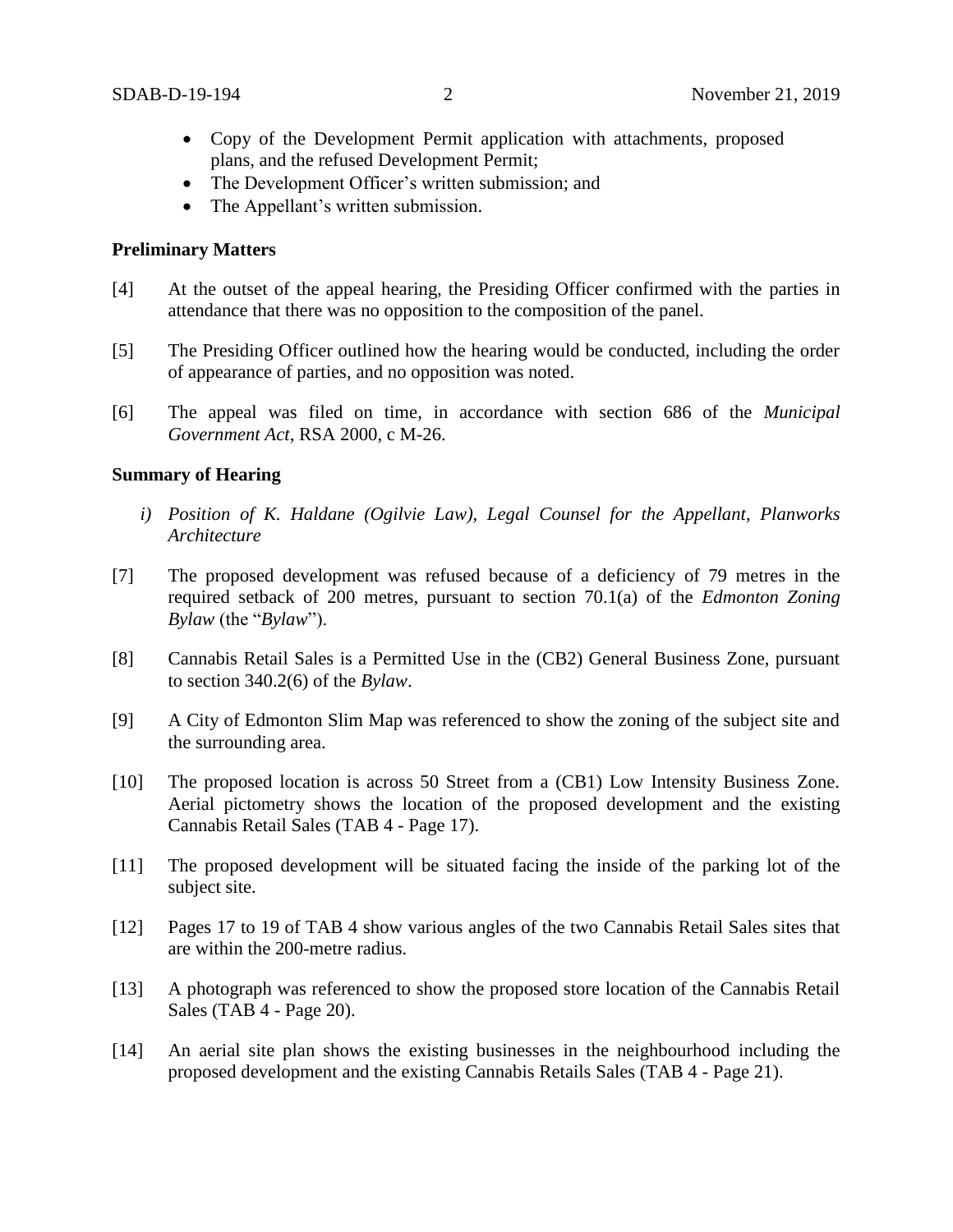- [15] A Google Earth aerial photograph shows the walking distance from the proposed development to the existing Cannabis Retail Sales which is 258 metres (TAB 5 – Page 23).
- [16] Photographs show the south and north street view on 50 Street (TAB 5 Page 24 and 25).
- [17] A photograph of the strip mall of the existing Cannabis Retail Sales shows that there is no entrance on the side of the building and is oriented toward the parking lot (TAB 5 - Page 26 and 27).
- [18] A report from City administration to Council recommended the removal for distances between Liquor Stores (TAB 6). Mr. Haldane referred to the following excerpt from *Options for Managing Impacts of Major and Minor Alcohol Sales*:

#### **Impacts and Effectiveness of Zoning Bylaw 12800 Regulations**

. . . .

Administration suggests that zoning is not an effective tool for limiting the availability and consumption of a regulated substance. Zoning regulates the use of land, and the shape and location of development. It is not intended to regulate a specific type of product.

It is Mr. Haldane's opinion that Cannabis Retail Sales separation distance regulations are similar to the City report related to Liquor Stores.

- [19] No letters were received in opposition to the proposed development and no one appeared in opposition at the hearing.
- [20] Mr. Haldane provided the following information in response to questions by the Board:
	- a. He could not confirm the signage for the proposed development. However, there will be pylon signs for vehicles travelling north and south on 50 Street for the proposed development and the existing Cannabis Retail Sales.
	- b. If the proposed development used a fascia sign to advertise, it would face north.
	- c. Vehicle access to the subject site can be from 50 Street but if vehicles are coming from the north they will need to turn onto Hermitage Road.
	- *ii) Position of the Development Officer, S. Chow*
- [21] The Development Authority did not appear at the hearing and the Board relied on Mr. Chow's written submission.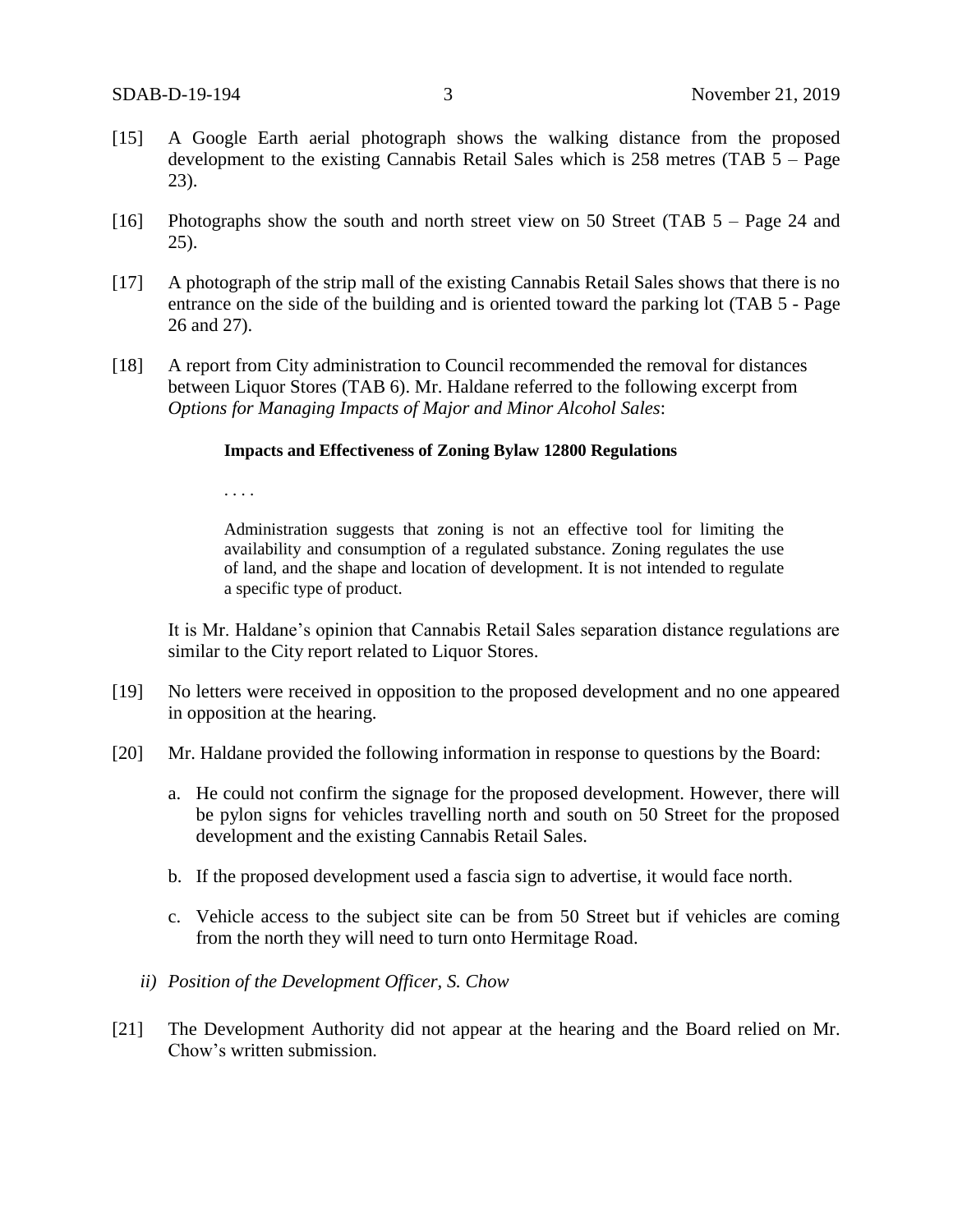### **Decision**

- [22] The appeal is **ALLOWED** and the decision of the Development Authority is **REVOKED**. The development is **GRANTED** as applied for to the Development Authority, subject to the following **CONDITIONS**:
	- 1. All required parking and loading facilities shall only be used for the purpose of accommodating the vehicles of clients, customers, employees, members, residents or visitors in connection with the building or Use for which the parking and loading facilities are provided, and the parking and loading facilities shall not be used for driveways, access or egress, commercial repair work, display, sale or storage of goods of any kind. (Reference Section 54.1.1.c).
	- 2. Cannabis Retail Sales shall include design elements that readily allow for natural surveillance to promote a safe urban environment, where applicable and to the satisfaction of the Development Officer, including the following requirements:
		- a. customer access to the store is limited to a storefront that is visible from the street other than a Lane, or a shopping centre parking lot, or mall access that allows visibility from the interior of the mall into the store;
		- b. the exterior of all stores shall have ample transparency from the street;
		- c. any outdoor lighting shall be designed to ensure a well-lit environment for pedestrians and illumination of the property;
		- d. landscaping shall be low-growing shrubs or deciduous trees with a high canopy at maturity to maintain natural surveillance.
	- 3. Signs require separate Development Applications.
- [23] In granting the development the following variance to the *Edmonton Zoning Bylaw* (the "*Bylaw*") is allowed:
	- 1. The minimum required 200 metres separation distance between a Cannabis Retail Sales from any other Cannabis Retail Sales pursuant to section 70.1(a) is reduced by 79 metres to permit a minimum allowed separation distance of 121 metres.

### **Reasons for Decision**

- [24] The proposed development, a Cannabis Retail Sales Use, is a Permitted Use in the (CB2) General Business Zone.
- [25] The Development Authority refused the development permit because the proposed Cannabis Retail Sales Use is 121 metres away from another Cannabis Retail Sales Use,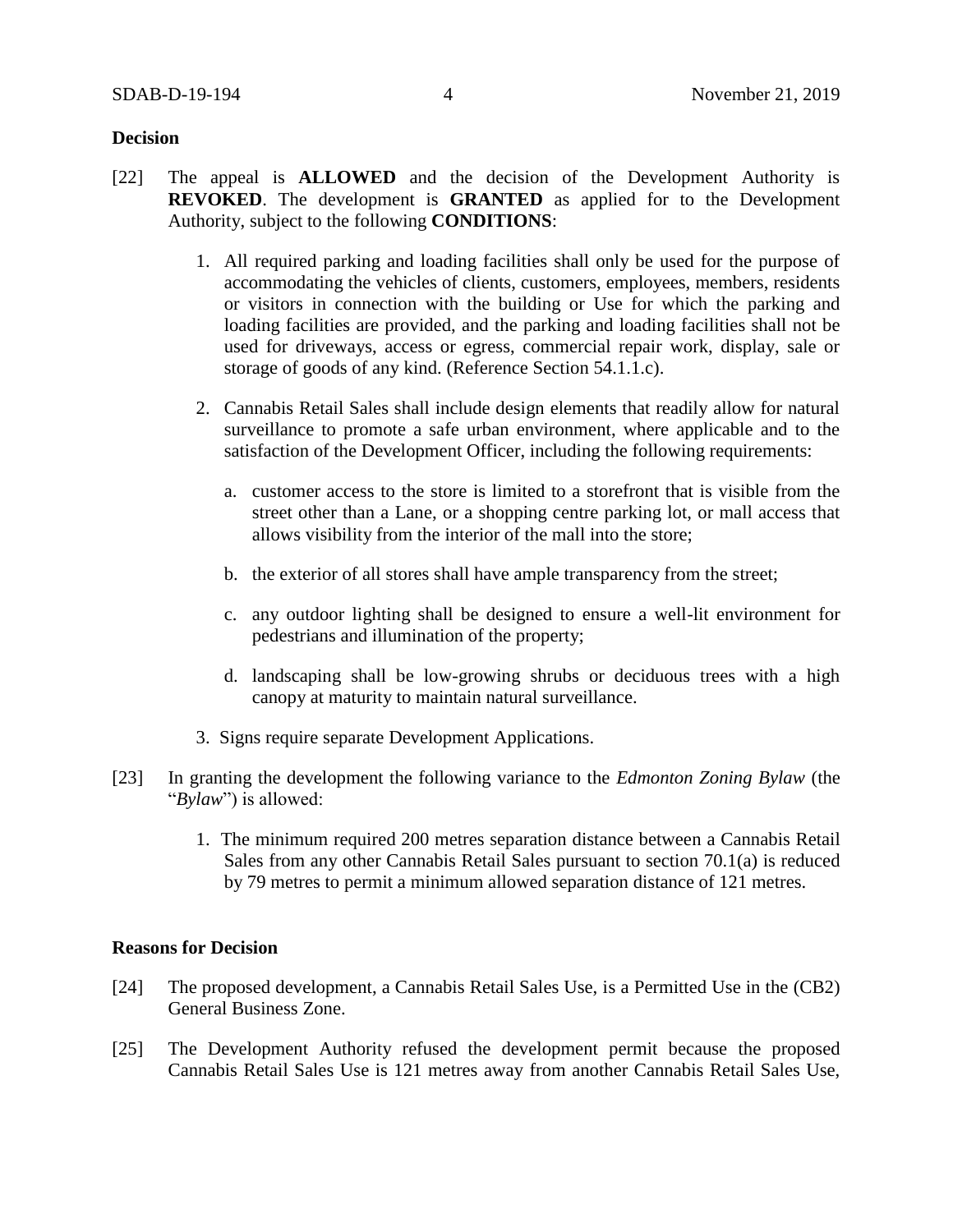when section 70.1(a) of the *Bylaw* mandates that a Cannabis Retail Sales Use be at least 200 metres from another Cannabis Retail Sales Use.

- [26] The Board grants the deficiency of 79 metres to section 70.1(a) of the *Bylaw* for the following reasons:
	- a. Based on the photographic evidence, there is a major arterial roadway that creates a significant barrier that separates the two Cannabis Retail Sales stores. Further, the proposed Cannabis Retail Sales store is within a multi-unit commercial building facing north on the west side of 50 Street and the other Cannabis Retail Sales store is within an L-shaped multi-unit commercial building facing south on the east side of 50 Street. Based on the building orientation of the sites, there are no clear sightlines between the two Cannabis Retail Sales stores.
	- b. While the proposed Cannabis Retail Sales store is 121 metres from the other Cannabis Retail Sales store, the Board notes that a pedestrian traversing between the two Cannabis Retail Sales stores would have to cross through a parking lot, two separate crosswalks on 50 Street and cross around an L-shaped multi-unit commercial building, which is a distance of approximately 258 metres.
	- c. Section 340.1 of the (CB2) General Business Zone states "The purpose of this Zone is to provide for businesses that require large Sites and a location with good visibility and accessibility along, or adjacent to, major public roadways." The Board notes that the proposed development meets the general purpose of the CB2 Zone and is surrounded by industrial and commercial zones.
	- d. The Board did not receive any letters of objection regarding the proposed development or the variances required and no one attended in opposition to the proposed development.
- [27] Based on the above, it is the opinion of the Board that the proposed development will not unduly interfere with the amenities of the neighbourhood, nor materially interfere with or affect the use, enjoyment or value of neighbouring parcels of land.

Brian Gibson, Presiding Officer Subdivision and Development Appeal Board

CC: City of Edmonton, Development & Zoning Services, Attn: S. Chow / H. Luke City of Edmonton Law Branch, Attn: M. Gunther